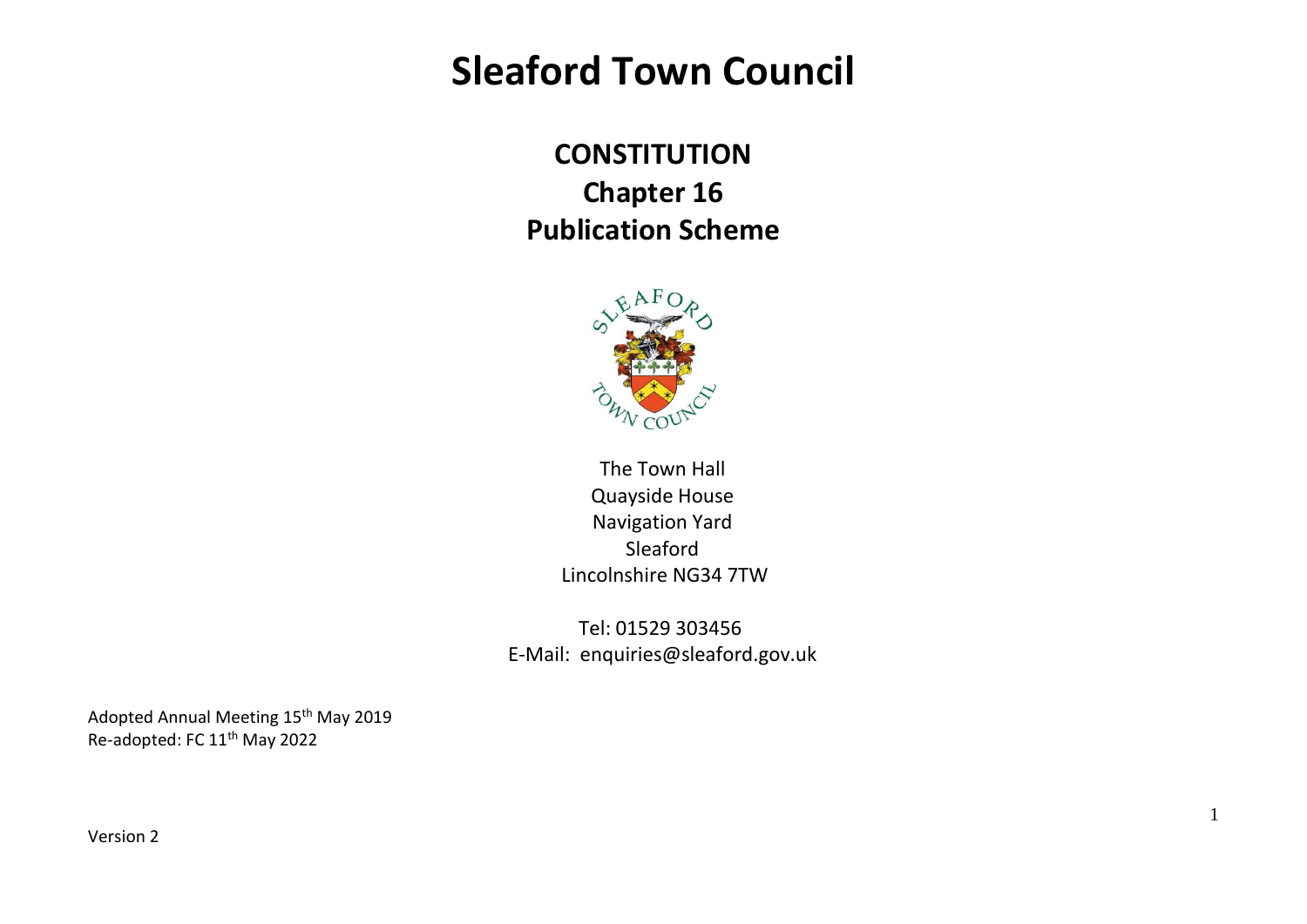## **Information available from Sleaford Town Council under the Model Publication Scheme.**

| Information to be published                                                                                                                                                                                                                                                                                     | <b>How the information</b><br>can be obtained | <b>Cost</b> |
|-----------------------------------------------------------------------------------------------------------------------------------------------------------------------------------------------------------------------------------------------------------------------------------------------------------------|-----------------------------------------------|-------------|
| Class1 - Who we are and what we do<br>Organisational information, structures, locations and contacts.<br>This will be current information only                                                                                                                                                                  | Hard copy /or website.                        |             |
| Who's who on the Council and its Panels                                                                                                                                                                                                                                                                         |                                               |             |
| Contact details for the Acting Town Clerk and Council Members,<br>with telephone numbers and e-mail contacts if possible.                                                                                                                                                                                       |                                               |             |
| Location of main Council office and accessibility details                                                                                                                                                                                                                                                       | Hard copy / website                           |             |
| <b>Staffing structure</b>                                                                                                                                                                                                                                                                                       | <b>Hard copy</b>                              |             |
| Class 2 – What we spend & how we spend it<br>(Financial information relating to projected and actual income<br>and expenditure, procurement, contracts and financial audit)<br>Current and previous financial year as a minimum.<br>Annual Return Form & Auditor's Report<br><b>Finalised Budget</b><br>Precept | Hard copy / website                           |             |
| <b>Financial Standing Orders and Regulations</b>                                                                                                                                                                                                                                                                | Hard copy / website                           |             |
| Grants given and received                                                                                                                                                                                                                                                                                       | <b>Hard Copy</b>                              |             |
| List of current contracts awarded and value of contract                                                                                                                                                                                                                                                         | <b>Hard Copy</b>                              |             |
| Members' allowances and expenses                                                                                                                                                                                                                                                                                | <b>Hard Copy</b>                              |             |
| Class 3 – Our priorities are & our progress.<br>Strategies and plans, performance indicators, audits,<br>inspections and reviews.                                                                                                                                                                               | Hard Copy / website                           |             |
| <b>Annual Report to Town Meeting</b>                                                                                                                                                                                                                                                                            | Hard copy / website                           |             |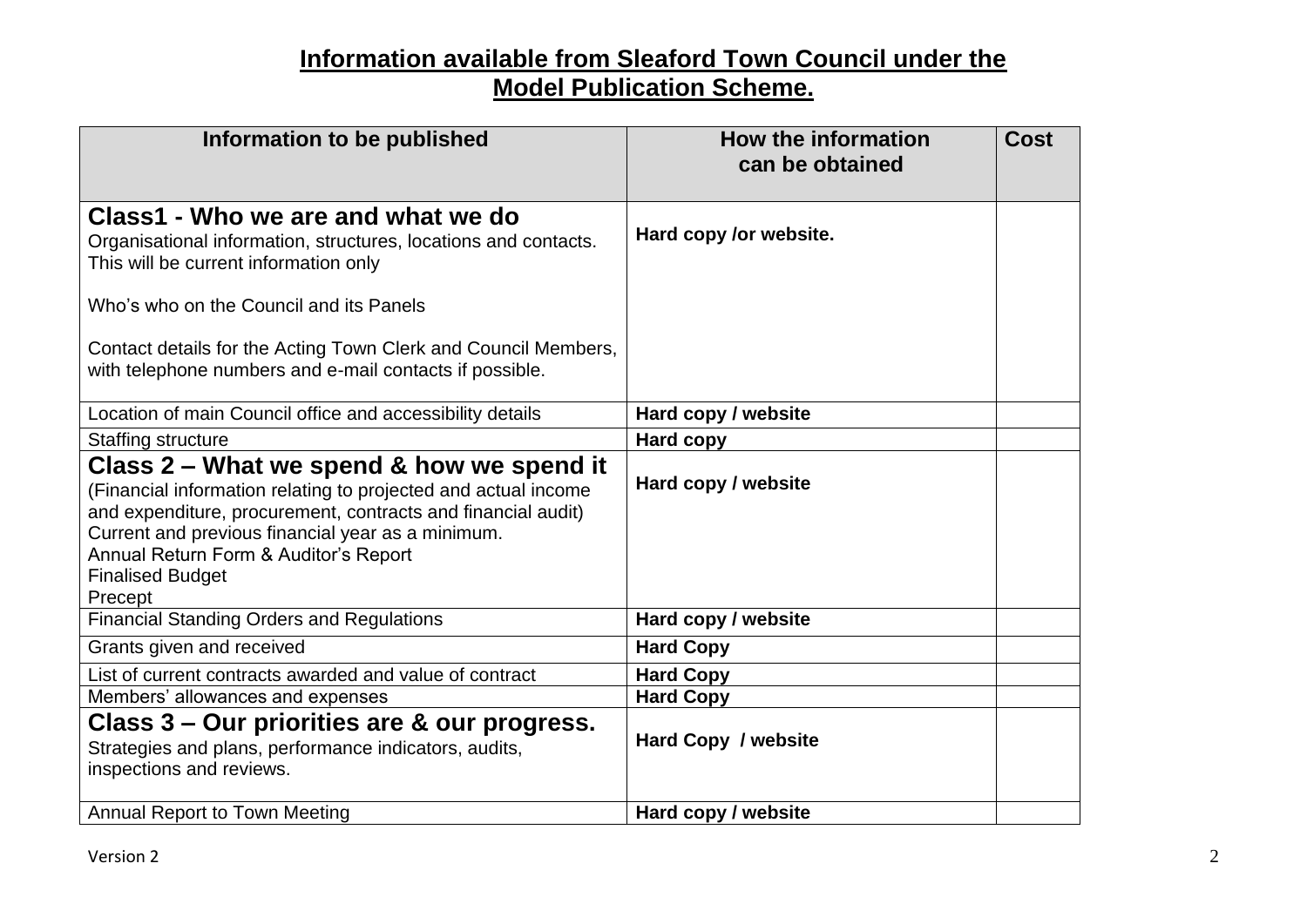| Current and previous year as a minimum.                                                                                         |                      |  |
|---------------------------------------------------------------------------------------------------------------------------------|----------------------|--|
| Class 4 – How we make decisions                                                                                                 | Hard copy / website  |  |
| Decision making processes and records of decisions.                                                                             |                      |  |
| Current and previous council year as a minimum                                                                                  |                      |  |
|                                                                                                                                 |                      |  |
| Timetable of meetings                                                                                                           | Hard copy / website  |  |
| Agendas of meetings (as above)                                                                                                  | Hard copy / website  |  |
| Minutes of meetings (as above) - nb this will exclude information that<br>is properly regarded as private to the meeting.       | Hard copy / website  |  |
| Reports presented to council meetings - nb this will exclude<br>information that is properly regarded as private to the meeting | <b>Hard copy</b>     |  |
| Responses to consultation papers                                                                                                | Hard copy / website  |  |
| Responses to planning applications                                                                                              | Hard copy / website  |  |
| <b>Bye-laws</b>                                                                                                                 |                      |  |
|                                                                                                                                 | N/A                  |  |
| Class 5 – Our policies and procedures                                                                                           | Hard copy / website  |  |
| Current written protocols, policies and procedures for delivering                                                               |                      |  |
| our services and responsibilities. Current information only                                                                     |                      |  |
|                                                                                                                                 |                      |  |
| Policies and procedures for the conduct of council business:                                                                    | Hard copy / website  |  |
| Procedural standing orders                                                                                                      |                      |  |
| Committee and sub-committee terms of reference                                                                                  |                      |  |
| Delegated authority in respect of officers                                                                                      |                      |  |
| Code of Conduct                                                                                                                 |                      |  |
| <b>Policy statements</b>                                                                                                        |                      |  |
| Policies and procedures for the provision of services and about                                                                 | Hard copy / website. |  |
| the employment of staff:                                                                                                        |                      |  |
| Internal policies relating to the delivery of services                                                                          |                      |  |
| Equality and diversity policy<br>Health and safety policy                                                                       |                      |  |
| Recruitment policies (including current vacancies)                                                                              |                      |  |
| Policies and procedures for handling requests for information                                                                   |                      |  |
| Complaints procedures (including those covering requests for                                                                    |                      |  |
| information and operating the publication scheme)                                                                               |                      |  |
|                                                                                                                                 |                      |  |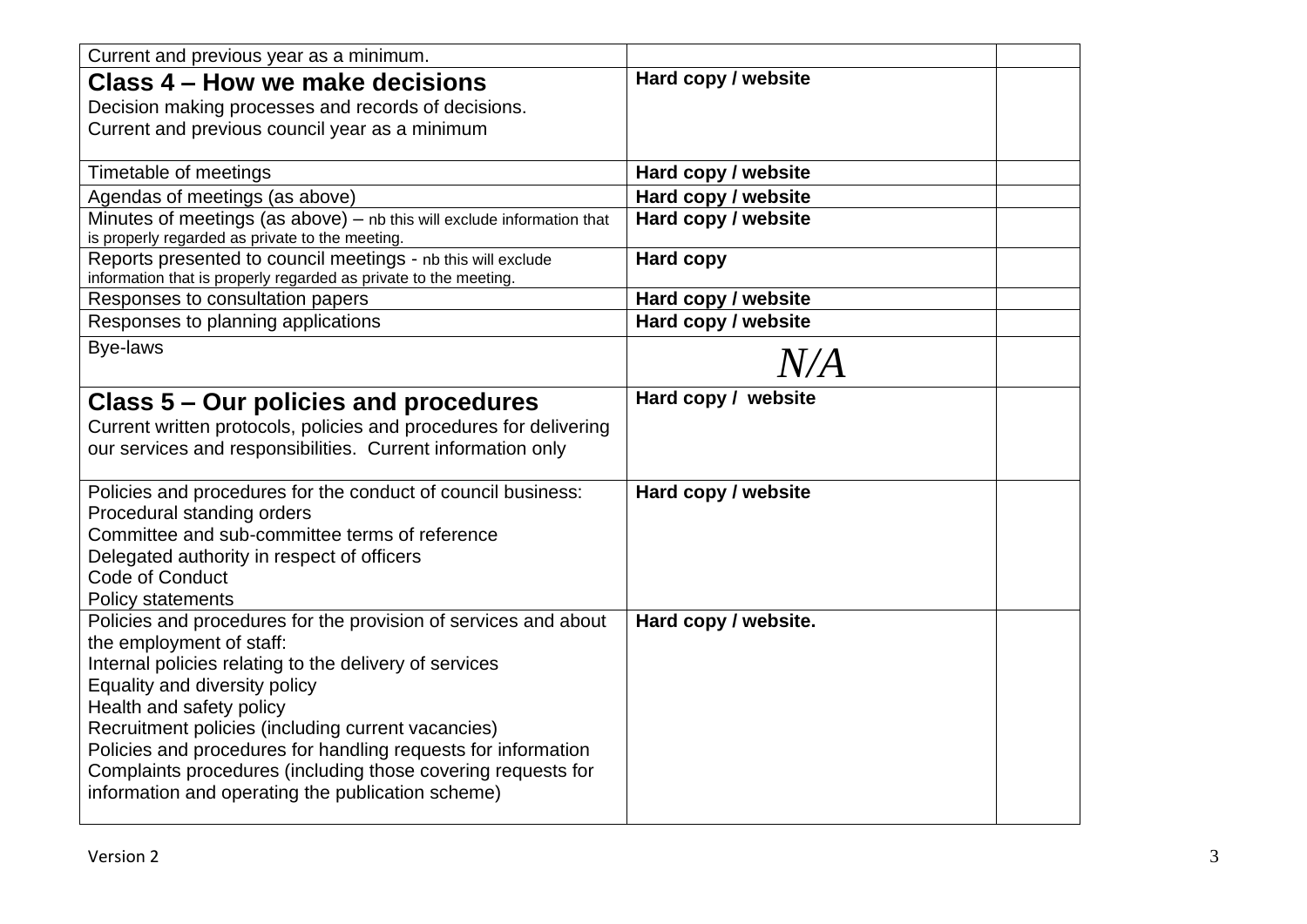| Information security policy                                                                                                                                             | <b>Hard copy</b>                                                                   |  |
|-------------------------------------------------------------------------------------------------------------------------------------------------------------------------|------------------------------------------------------------------------------------|--|
| Records management policies (records retention, destruction                                                                                                             | <b>Hard copy</b>                                                                   |  |
| and archive)                                                                                                                                                            |                                                                                    |  |
| Data protection policies                                                                                                                                                | Hard copy                                                                          |  |
| Schedule of charges ) for the publication of information)                                                                                                               | <b>Hard copy</b>                                                                   |  |
| <b>Class 6 – Lists and Registers</b>                                                                                                                                    | Hard copy or website.                                                              |  |
|                                                                                                                                                                         | Some information may only be                                                       |  |
| Currently maintained lists and registers only                                                                                                                           | available by inspection)                                                           |  |
| Any publicly available register or list (if any are held this should be                                                                                                 |                                                                                    |  |
| publicised; in most circumstances existing access provisions will suffice)                                                                                              |                                                                                    |  |
| <b>Assets Register</b>                                                                                                                                                  | <b>Hard copy</b>                                                                   |  |
| Disclosure log (indicating the information that has been provided in                                                                                                    |                                                                                    |  |
| response to requests; recommended as good practice, but may not be held                                                                                                 | N/A                                                                                |  |
| by parish councils)                                                                                                                                                     |                                                                                    |  |
| Register of members' interests                                                                                                                                          | <b>Hard copy</b>                                                                   |  |
| Register of gifts and hospitality                                                                                                                                       | <b>Hard copy</b>                                                                   |  |
| Class 7 – The services we offer<br>(Information about the services we offer, including leaflets,<br>guidance and newsletters produced for the public and<br>businesses) | (hard copy or website; some<br>information may only be available by<br>inspection) |  |
| Current information only                                                                                                                                                |                                                                                    |  |
| <b>Allotments</b>                                                                                                                                                       | <b>Hard copy/website</b>                                                           |  |
| Burial grounds and closed churchyards                                                                                                                                   | Hard copy/website/inspection                                                       |  |
| Community centres and village halls                                                                                                                                     | $N\!/\!A$                                                                          |  |
| Parks, playing fields and recreational facilities                                                                                                                       | <b>Inspection</b>                                                                  |  |
| Seating, litter bins, clocks, memorials and lighting                                                                                                                    | <b>Inspection</b>                                                                  |  |
| <b>Bus shelters</b>                                                                                                                                                     | <b>Inspection</b>                                                                  |  |
| <b>Markets</b>                                                                                                                                                          | Inspection                                                                         |  |
| Public conveniences                                                                                                                                                     | <b>Inspection</b>                                                                  |  |
| Agency agreements                                                                                                                                                       | <b>Hard copy</b>                                                                   |  |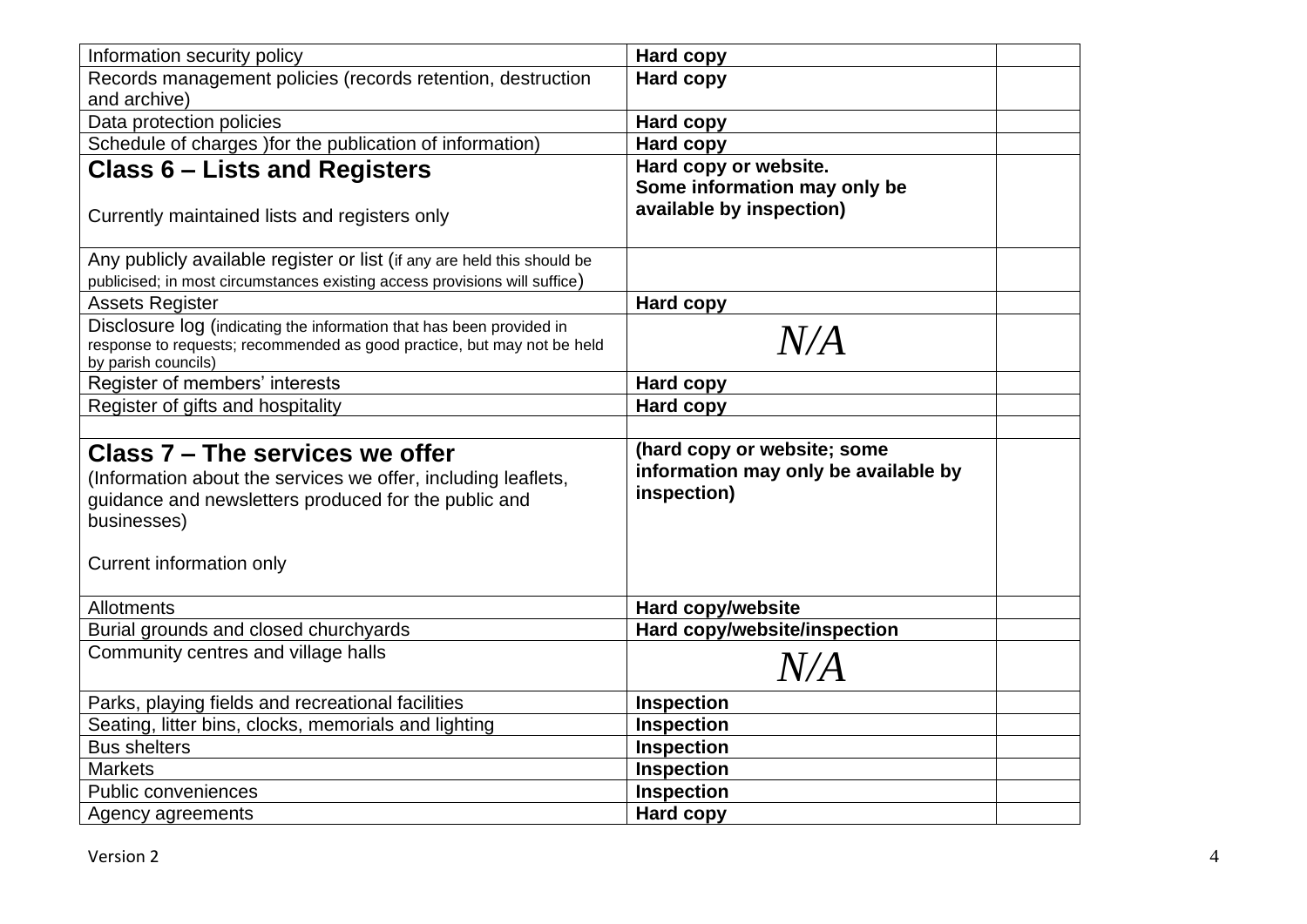| A summary of services for which the council is entitled to<br>recover a fee, together with those fees (e.g. burial fees)                           | Hard copy |  |
|----------------------------------------------------------------------------------------------------------------------------------------------------|-----------|--|
|                                                                                                                                                    |           |  |
| <b>Additional Information</b><br>This will provide Councils with the opportunity to publish<br>information that is not itemised in the lists above |           |  |
|                                                                                                                                                    |           |  |
|                                                                                                                                                    |           |  |
|                                                                                                                                                    |           |  |
|                                                                                                                                                    |           |  |
|                                                                                                                                                    |           |  |

**Contact details: Sleaford Town Council The Town Hall Quayside House Navigation Yard Sleaford Lincs, NG34 7TW 01529 303456 enquiries@sleaford.gov.uk**